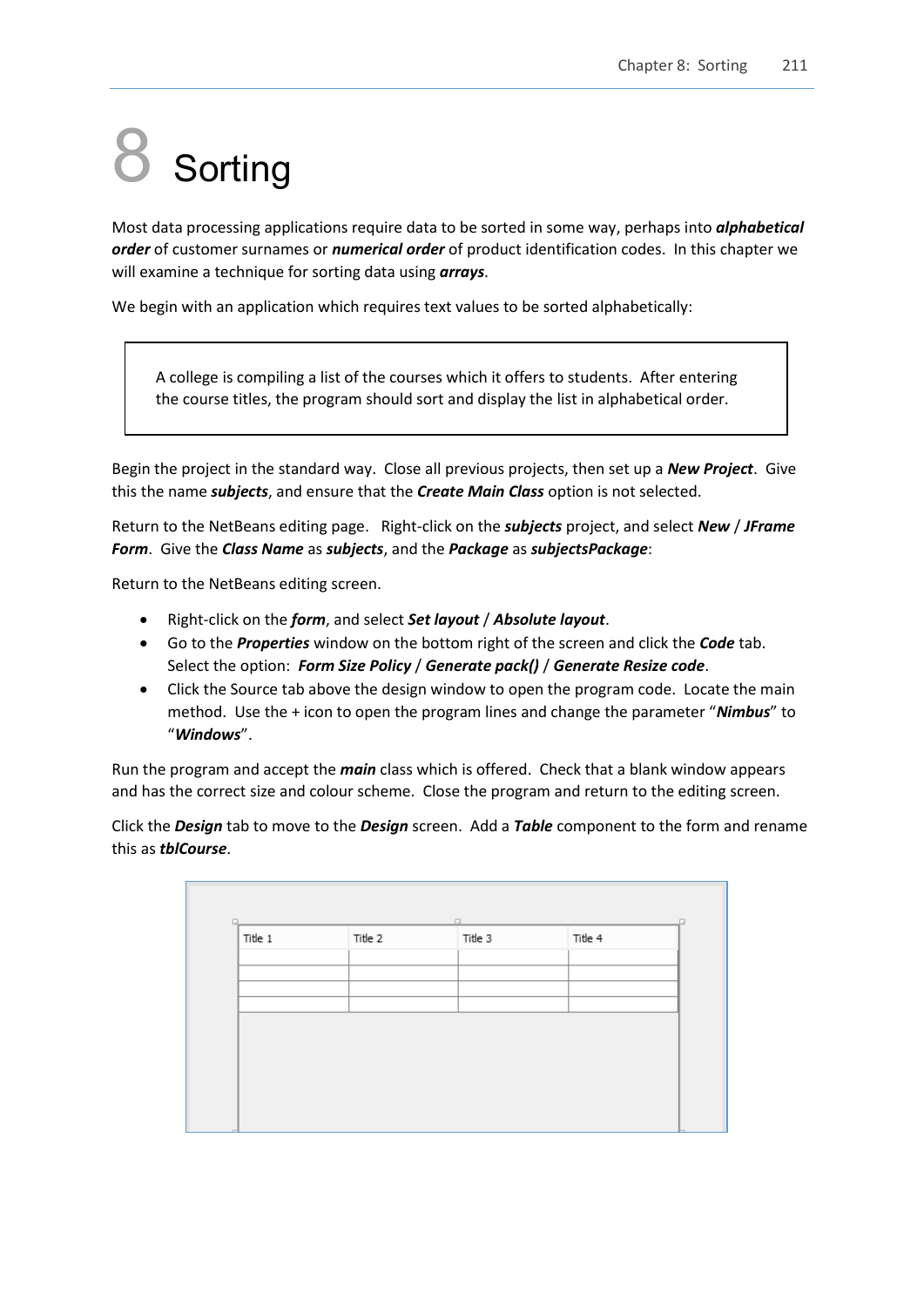Select the *Table* and go to the *Properties* window. Locate the model property and click in the right column to open the Table Settings window.

Set the number of *Rows* to **12** and *Columns* to **1**. Give the column title as "*Course*", and the data type as *String*.

| $\circ$             |                                                              | tblCourse [JTable] - model |          | $\mathsf{x}$ |
|---------------------|--------------------------------------------------------------|----------------------------|----------|--------------|
|                     | Set tblCourse's model property using: Table model customizer |                            | v        |              |
| Table Model         |                                                              |                            |          |              |
| Table Settings      | Default Values                                               |                            |          |              |
|                     | Specify Title and Column Types Here:                         |                            |          |              |
| Column              | Title                                                        | Type                       | Editable | Insert       |
| 1                   | Course                                                       | String                     | ⊽        | Delete       |
|                     |                                                              |                            |          | Move Up      |
|                     |                                                              |                            |          | Move Down    |
|                     |                                                              |                            |          |              |
|                     |                                                              |                            |          |              |
|                     |                                                              |                            |          |              |
|                     |                                                              |                            |          |              |
|                     |                                                              |                            |          |              |
|                     |                                                              |                            |          |              |
|                     |                                                              |                            |          |              |
| $+$ $-$<br>Rows: 12 | Columns: 1                                                   | $+$ $-$                    |          |              |
|                     | OK                                                           | Reset to Default           | Cancel   | Help         |

Click the *OK* button to close the table editing window. Check that the table is displayed correctly. Add a *button* below the table, giving this the caption "*Sort*" and the name *btnSort*.

| Course |  |
|--------|--|
|        |  |
|        |  |
|        |  |
|        |  |
|        |  |
|        |  |
| Sort   |  |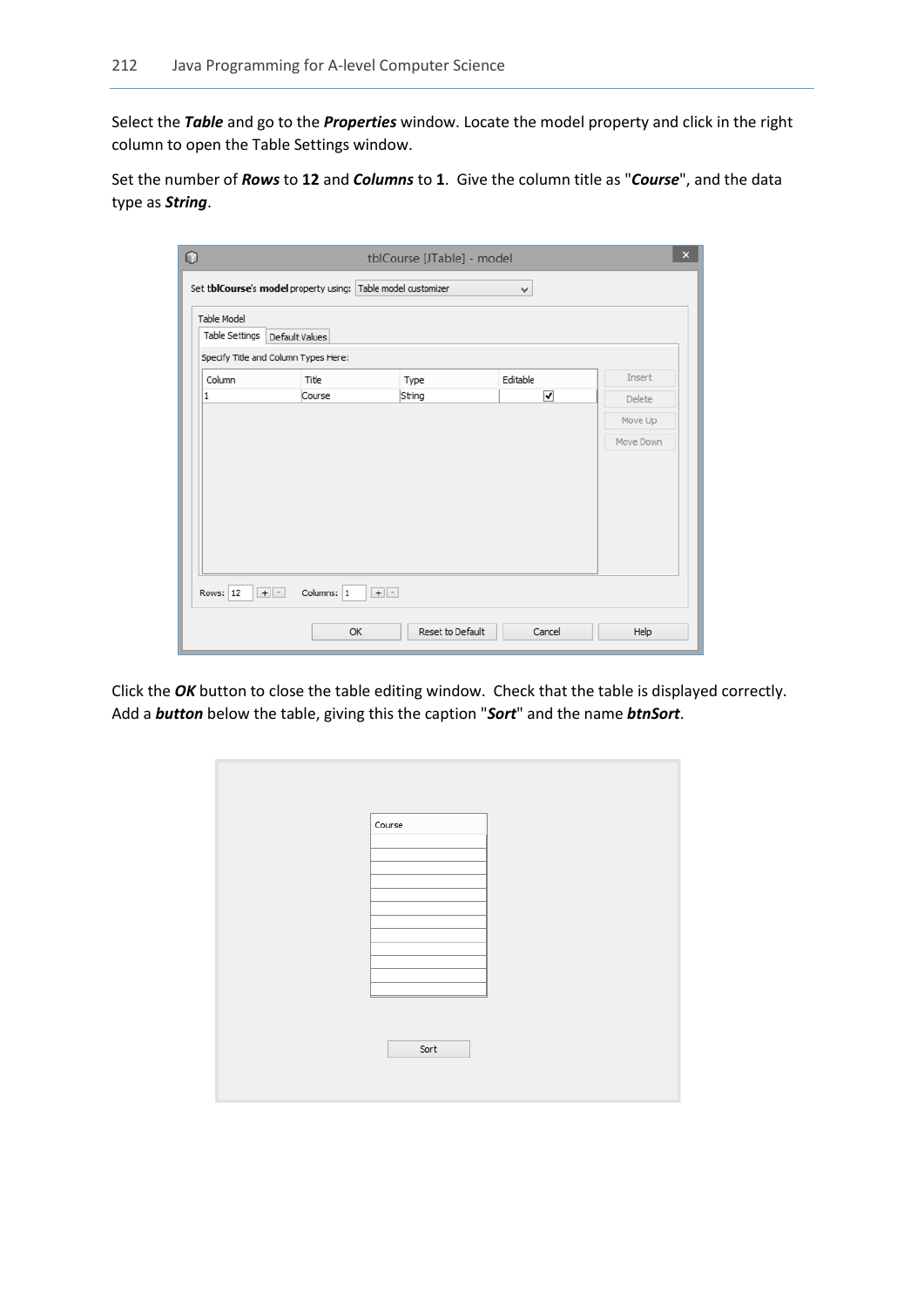Use the *Source* tab to move to the program code view. Add a Java module '*TableCellEditor*'. Define an array '*course*' which will be used to hold the course data entered in the table, ready for sorting.



Use the *Design* tab to return to the form layout view. Double click the "*Sort*" button to create a method.

We begin by stopping the table editor, to ensure that all text entries will be available for processing. The next step is to collect the data values from the table and insert these into the *course* array. We do not know in advance how many courses will be entered by the user, so a loop operates for each row of the table until a blank row is reached. The number of data values found in the table is recorded by the variable '*count*'.

```
 private void btnSortActionPerformed(java.awt.event.ActionEvent evt) { 
          TableCellEditor editor = tblCourse.getCellEditor();
          if (editor != null) 
          {
               editor.stopCellEditing();
  } 
          int count=0; 
          while (tblCourse.getModel().getValueAt(count,0)!=null)
  \vert {
              course[count]= tblCourse.getModel().getValueAt(count,0).toString(); 
              count++;
              if (count==12) 
 {
                  break; 
              } 
          }
     }
```
The *course* data is now in the array, and can be sorted using a method called a *Bubble Sort*. This compares each pair of entries in the list in turn, and swaps the entries if they are not correct alphabetical order. For example:

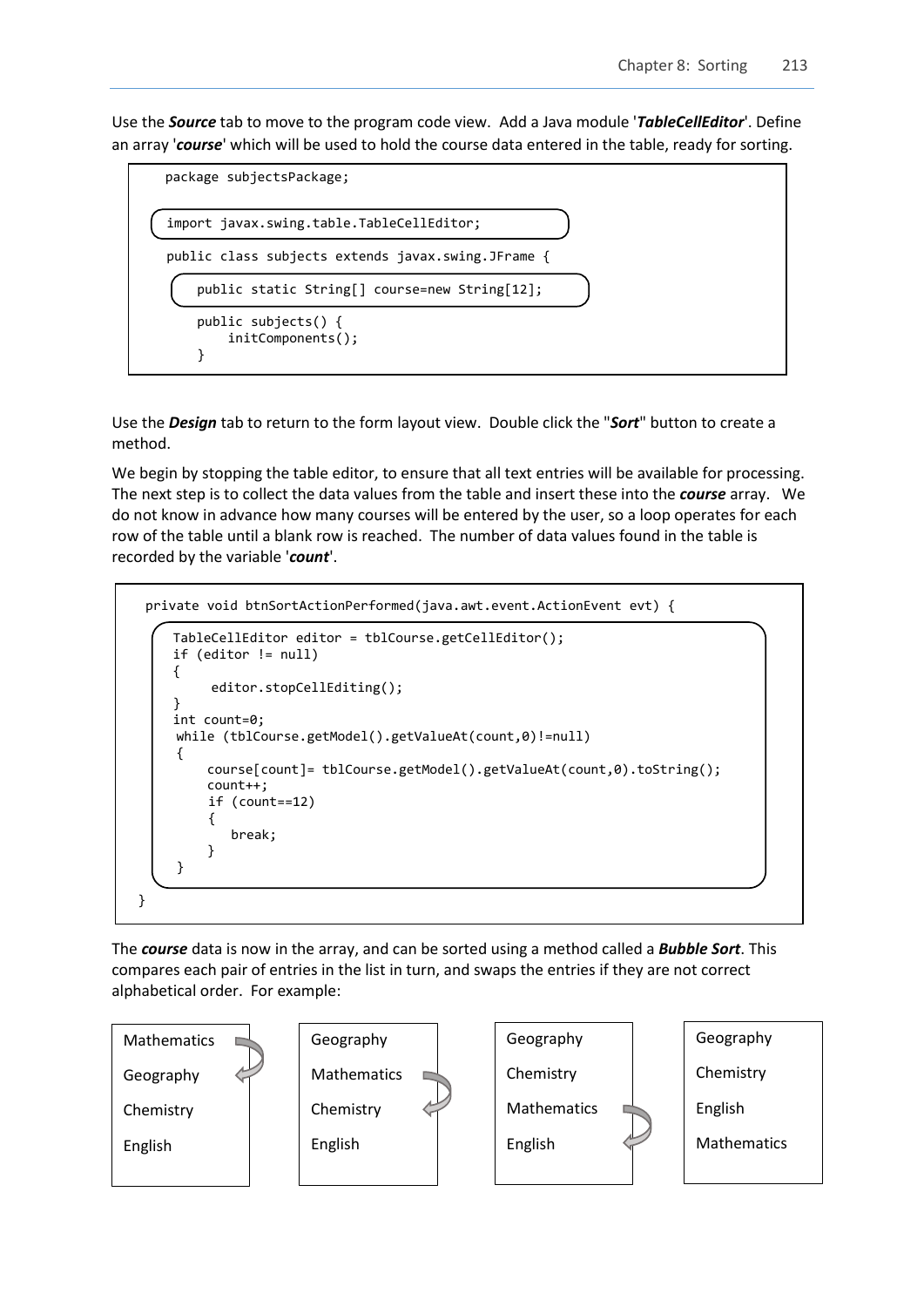After the first pass through the data, the entries are not yet sorted correctly. However, the course names which are earlier in the alphabet have moved upwards in the list, whilst those later in the alphabet have moved down. The process can be repeated until the data is fully sorted.

Each pass through the data can be carried out with a *loop*, using a *loop counter variable i*:

for ( 
$$
int i = 0
$$
;  $i < count - 1$ ;  $i++)$ 

Each time, we are comparing the course at *position i* with the course below this at *position (i+1)*



We must exchange the course names if these are not currently in the correct alphabetical order. At first glance, it might seem possible to do this by means of the lines:

 course[i] = course[i+1]; course[i+1] = course[i];

However, this would result in the two array elements containing the *same* data value:



We can avoid this problem by introducing a temporary storage location:

```
 tempCourse=course[i];
 course[i]=course[i+1];
 course[i+1]=tempCourse;
```
This technique, known as a *triangular exchange*, allows the data items to be processed correctly:

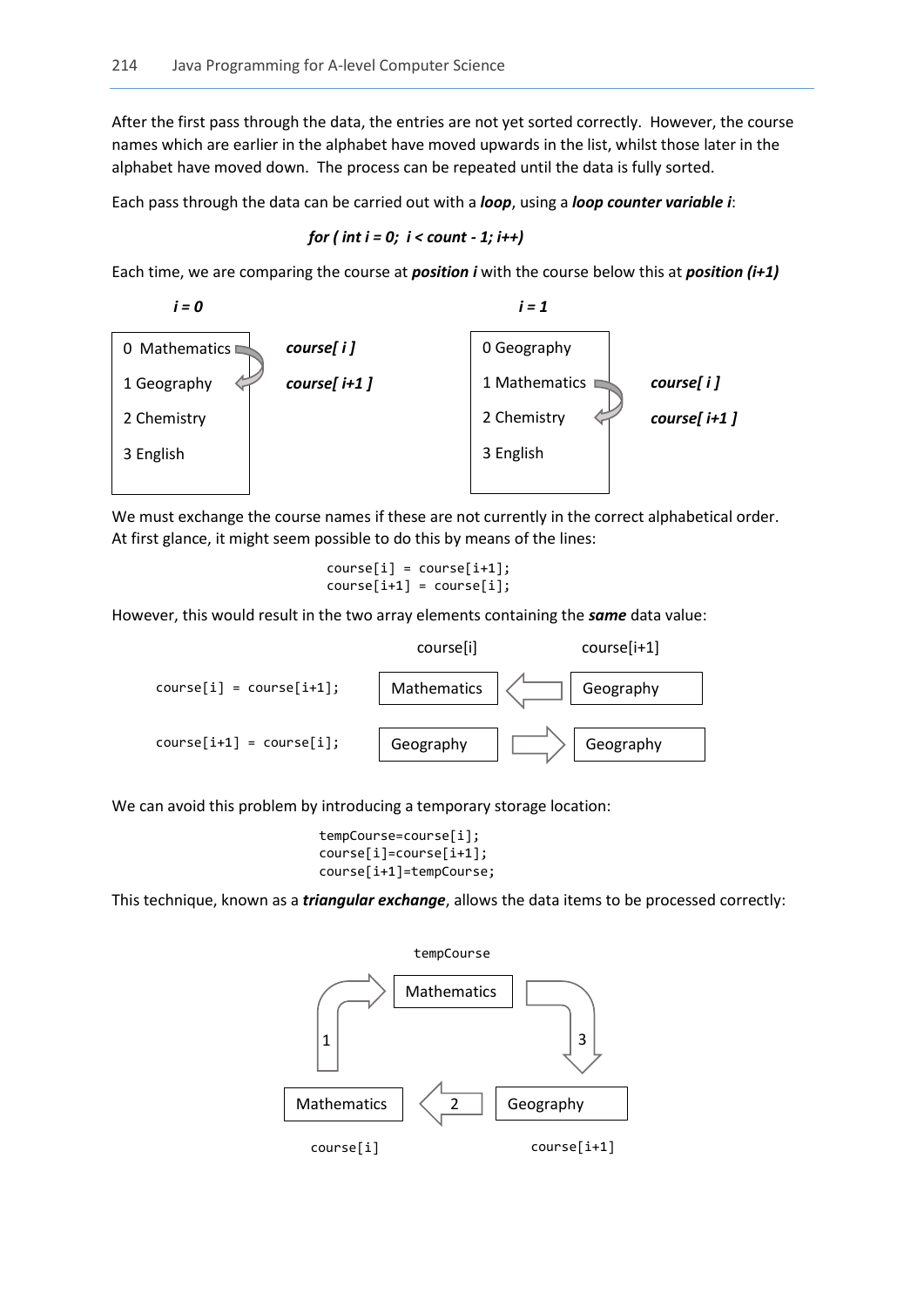A flow chart for the sort process is given below. Notice how we use a *Boolean* variable '*swap*' to identify when the sorting is completed. The program continues to carry out passes through the *course* array until a loop can be completed without the need for any swapping of data items.

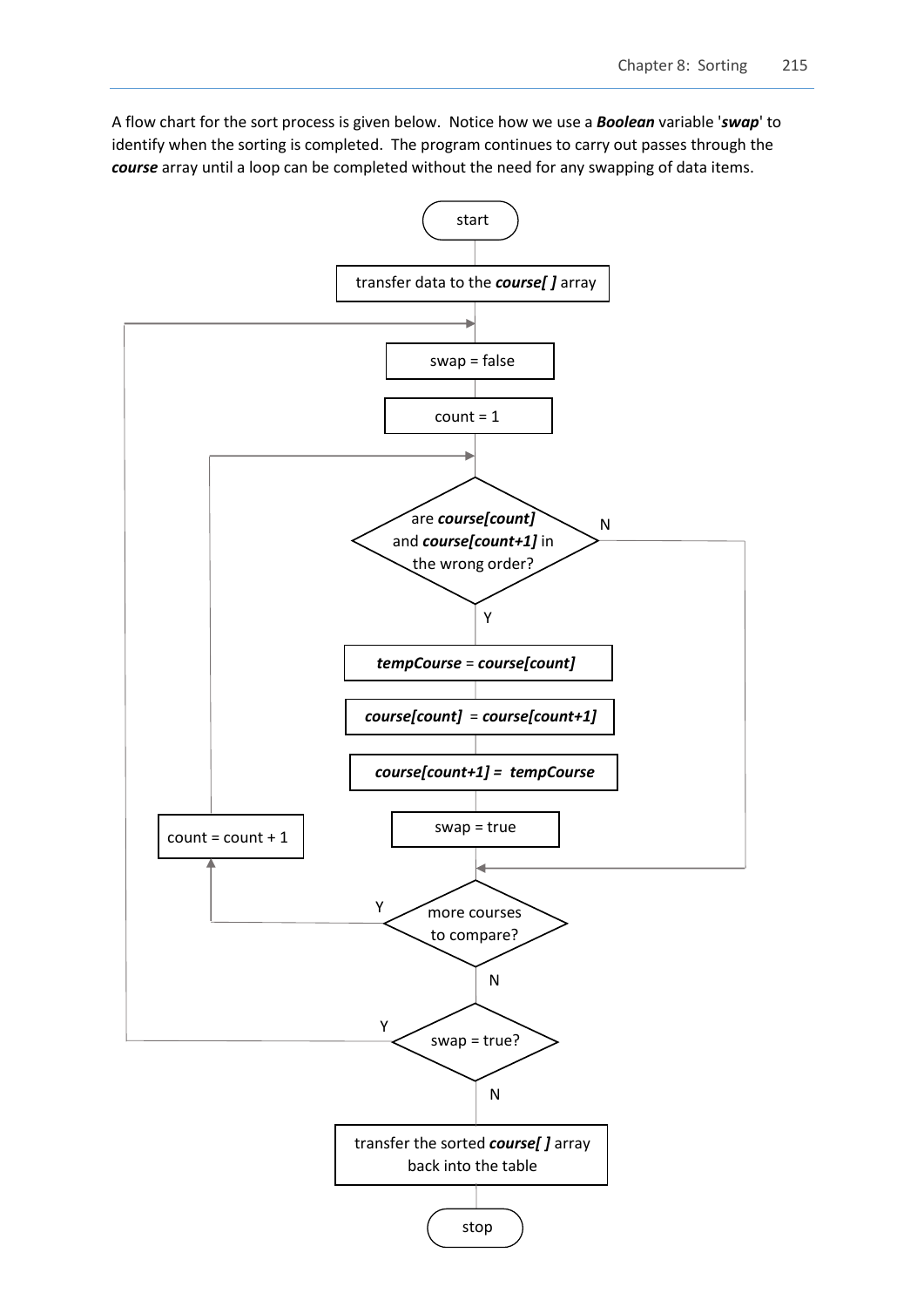We will now implement the algorithm shown in the flowchart. Add lines of program code to the button click method:

```
 while (tblCourse.getModel().getValueAt(count,0)!=null)
          {
                 course[count]= tblCourse.getModel().getValueAt(count,0).toString(); 
                 count++;
                 if (count==12) 
\begin{array}{ccc} \end{array} break; 
\begin{array}{ccc} \end{array} }
          Boolean swap=true;
          String tempCourse;
          while (swap==true)
          {
               swap=false;
               for (int i=0; i<count-1;i++)
 { 
                   if (course[i].compareTo(course[i+1])>0)
 {
                        tempCourse=course[i];
                       course[i]=course[i+1];
                       course[i+1]=tempCourse; 
                        swap=true;
\begin{array}{ccc} \begin{array}{ccc} \end{array} & \begin{array}{ccc} \end{array} & \end{array} }
          }
          for(int i=0;i<count;i++)
          { 
               tblCourse.getModel().setValueAt(course[i],i,0);
          }
     }
```
Run the program. Enter a series of course titles, then click the "*Sort*" button. Check that the courses now appear in correct alphabetical order.

|                                                                                                                                        | $   -$                                                                                                                                                                 |
|----------------------------------------------------------------------------------------------------------------------------------------|------------------------------------------------------------------------------------------------------------------------------------------------------------------------|
| Course<br>Mathematics<br>Geography<br>Chemistry<br>English<br>Computing<br>Biology<br>Sociology<br>Welsh<br>Law<br>Engineering<br>Sort | $\propto$<br>$ \Box$<br>$\triangleq$<br>Course<br>Biology<br>Chemistry<br>Computing<br>Engineering<br>English<br>Geography<br>Law<br>Mathematics<br>Sociology<br>Welsh |
|                                                                                                                                        | Sort                                                                                                                                                                   |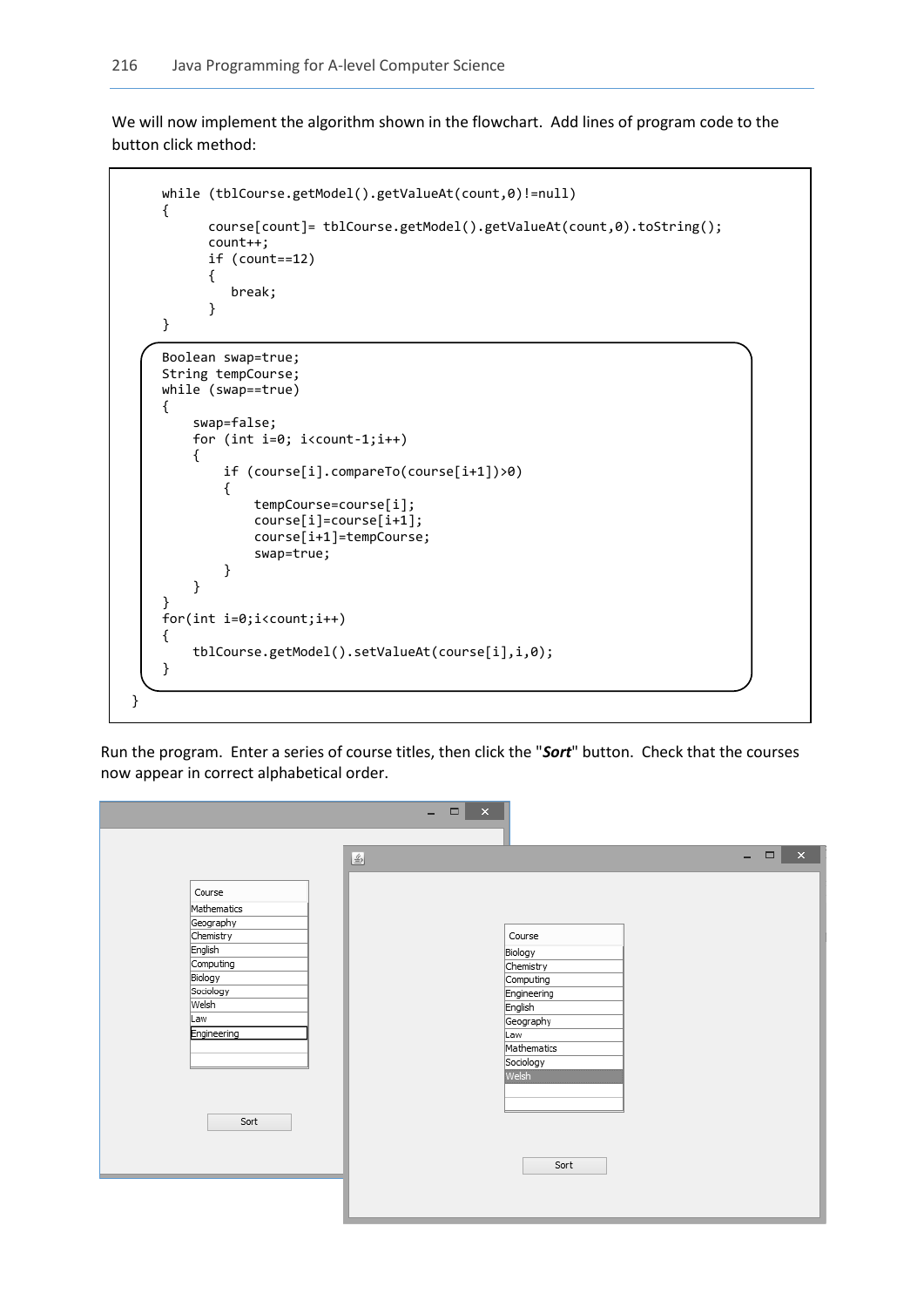For the next project we will create a more substantial data processing application combining input, storage, sorting and display of data records.

|           | The organisers of a marathon require a program for recording and processing the results.<br>Up to 50 runners may be taking part.                                                                       |
|-----------|--------------------------------------------------------------------------------------------------------------------------------------------------------------------------------------------------------|
| $\bullet$ | Before the race, the surnames and forenames of runners will be entered and<br>stored on disc. It should be possible to reload this data, add the names of further<br>competitors and re-save the file. |
| $\bullet$ | After the race, the times taken by runners will be entered. Times are to be<br>recorded in hours and minutes. Most runners are expected to take between 3<br>and 5 hours to complete the course.       |
| $\bullet$ | It is required to sort the results in two ways:<br>(1) alphabetical order of competitors<br>(2) time taken for the run                                                                                 |

Begin the project in the standard way. Close all previous projects, then set up a *New Project*. Give this the name *marathon*, and ensure that the *Create Main Class* option is not selected.

Return to the NetBeans editing page. Right-click on the *subjects* project, and select *New* / *JFrame Form*. Give the *Class Name* as *marathon*, and the *Package* as *marathonPackage*:

Return to the NetBeans editing screen.

- Right-click on the *form*, and select *Set layout* / *Absolute layout*.
- Go to the *Properties* window on the bottom right of the screen and click the *Code* tab. Select the option: *Form Size Policy* / *Generate pack()* / *Generate Resize code*.
- Click the Source tab above the design window to open the program code. Locate the main method. Use the + icon to open the program lines and change the parameter "*Nimbus*" to "*Windows*".

Run the program and accept the *main* class which is offered. Check that a blank window appears and has the correct size and colour scheme. Close the program and return to the editing screen.

Close the program and return to the *Design* screen. Add a *Table* component to the form and rename this as *tblResults*.

| Title 1<br>Title 2 | Title 3 | Title 4 |  |
|--------------------|---------|---------|--|
|                    |         |         |  |
|                    |         |         |  |
|                    |         |         |  |
|                    |         |         |  |
|                    |         |         |  |
|                    |         |         |  |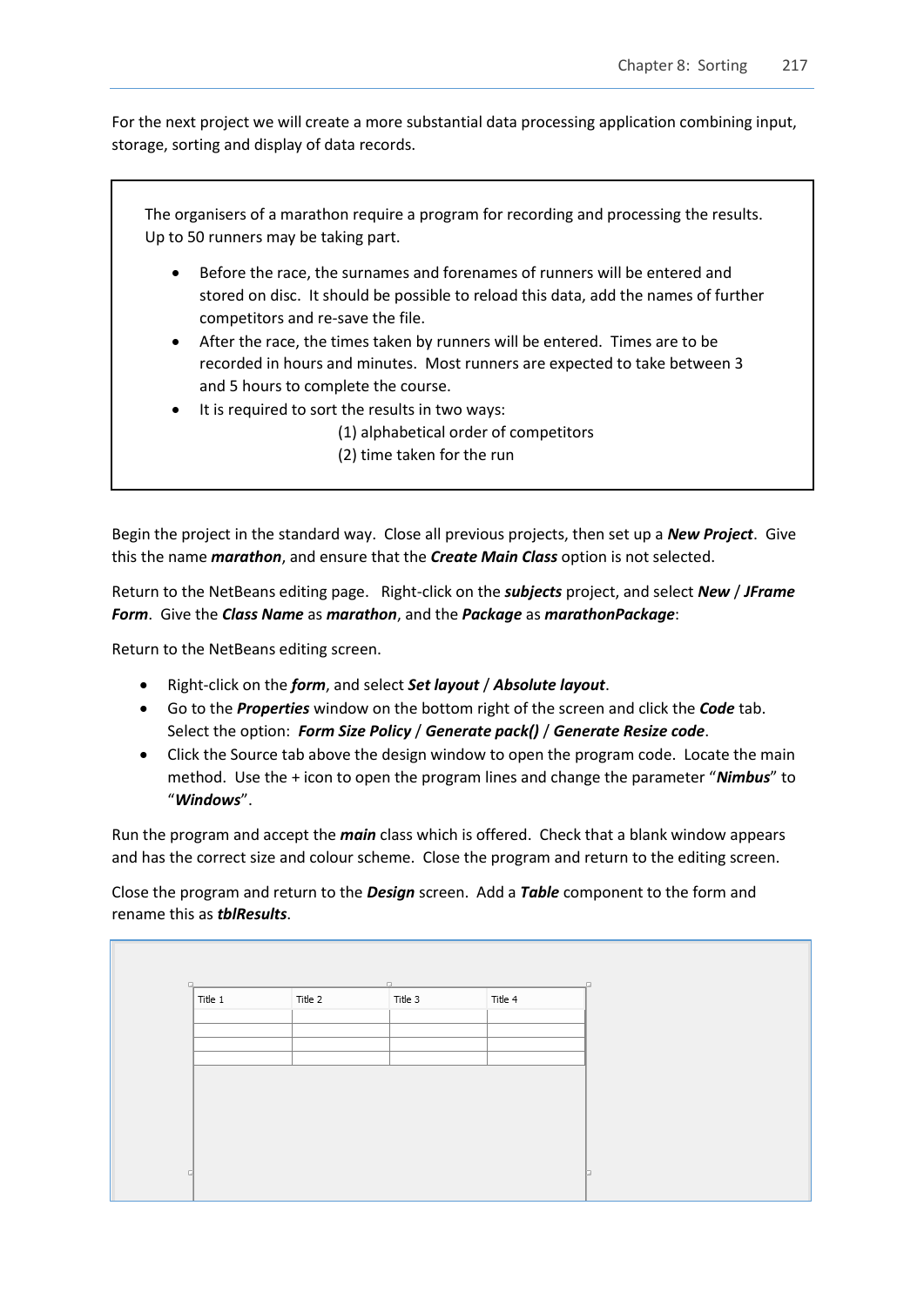Select the *Table* and go to the *Properties* window. Locate the model property and click in the right column to open the Table Settings window.

Set the number of *Rows* to **50** and *Columns* to 5. *Column 1* will be a sequence number generated by the program. Leave the *Title* blank, set the field Type to *Integer* and remove the '*Editable*' tick. For the remaining columns, give the *Titles* and *Data types* as:

| <b>Surname</b>  | <b>String</b>         |
|-----------------|-----------------------|
| <b>Forename</b> | <b>String</b>         |
| <b>Hours</b>    | <i><b>Integer</b></i> |
| <b>Minutes</b>  | <b>Integer</b>        |

| Table Model<br>Table Settings | Set tblResults's model property using: Table model customizer<br>Default Values |         | v        |           |
|-------------------------------|---------------------------------------------------------------------------------|---------|----------|-----------|
|                               | Specify Title and Column Types Here:                                            |         |          |           |
| Column                        | Title                                                                           | Type    | Editable | Insert    |
| 1                             |                                                                                 | Integer |          | Delete    |
| 2                             | Surname                                                                         | String  | ᢦ        |           |
| 3                             | Forename                                                                        | String  | ᢦ        | Move Up   |
| 14                            | Hours                                                                           | Integer | ⊽        | Move Down |
| 5                             | Minutes                                                                         | Integer | ⊽        |           |
|                               |                                                                                 |         |          |           |

Click the *OK* button to return to the form design screen. Check that the table headings are displayed correctly. The table will display a vertical scroll bar to allow for the 50 rows of data.

Add buttons with the captions "*Save file*" and "*Load file*". Rename these as *btnSave* and *btnLoad*.

| Surname | Forename | Hours | Minutes |                     |           |
|---------|----------|-------|---------|---------------------|-----------|
|         |          |       |         | $\hat{\phantom{a}}$ | Save file |
|         |          |       |         |                     |           |
|         |          |       |         |                     | Load file |
|         |          |       |         |                     |           |
|         |          |       |         |                     |           |
|         |          |       |         |                     |           |
|         |          |       |         |                     |           |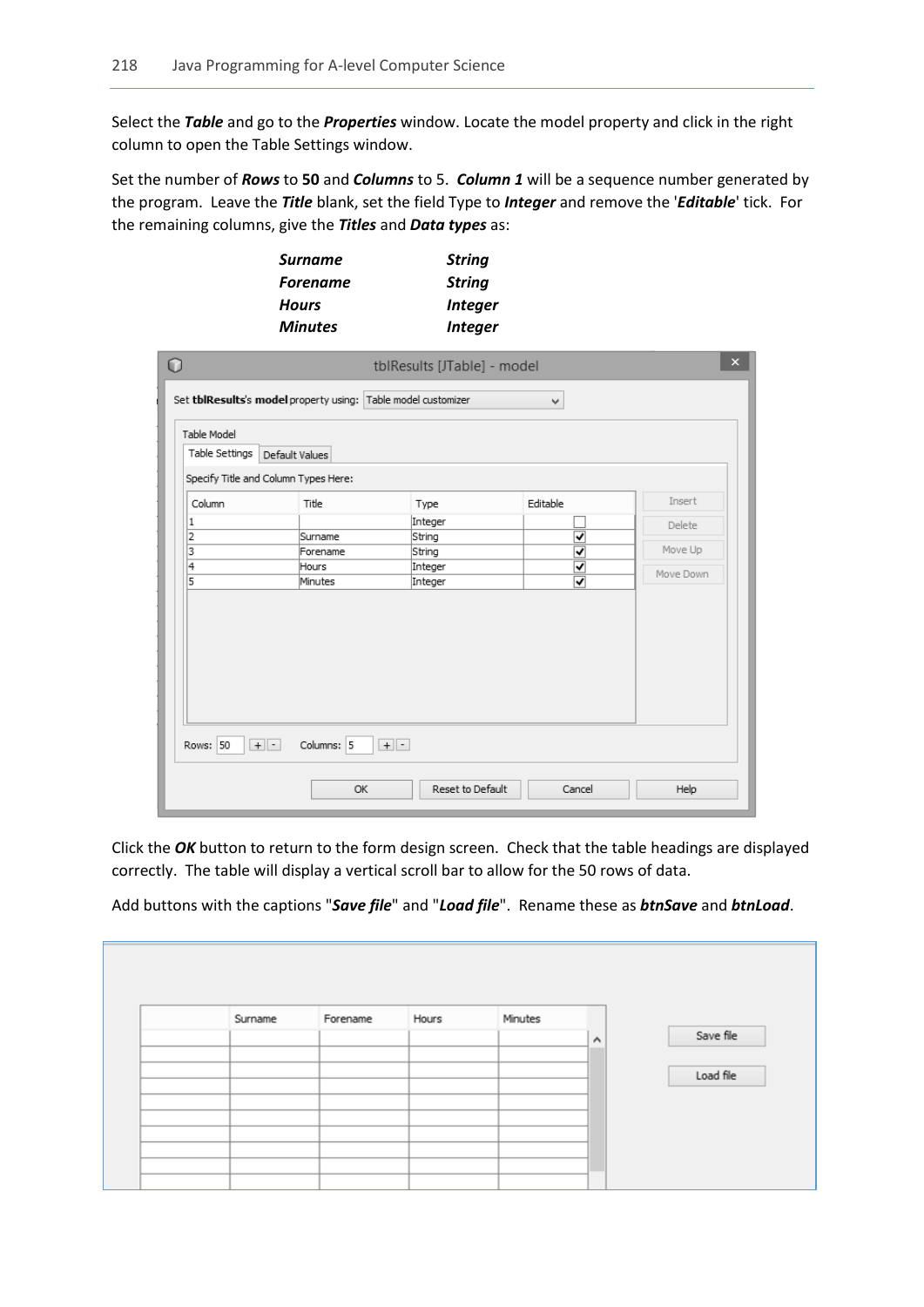Click the *Source* tab to move to the program code screen. We will begin by including the Java modules needed for saving and loading data, handling data errors and editing the table data.

We will set up a filename "*results.dat*" for storing the table data.

We will then add a series of variable definitions. Notice that *arrays* are being set up to hold the surnames, forenames and race times for the runners. We will also need temporary variables for the *triangular exchange* of data during sorting.

```
package marathonPackage;
import java.io.BufferedReader;
import java.io.BufferedWriter;
import java.io.FileReader;
import java.io.FileWriter;
import java.io.IOException;
import javax.swing.JOptionPane;
import javax.swing.table.TableCellEditor;
public class marathon extends javax.swing.JFrame {
    public static String filename="results.dat";
    public static String[] surname=new String[50];
   public static String[] forename=new String[50]; 
   public static int[] hours=new int[50];
   public static int[] minutes=new int[50];
   public static String tempSurname;
   public static String tempForename;
   public static int tempHours;
   public static int tempMinutes;
\overline{\phantom{0}} public marathon() {
       initComponents();
    }
```
It will be convenient to provide a method to clear the table entries and set up the sequence numbers in the first column. We will call this method from *marathon( )*, which is the first method to run when the program first begins.

```
 public marathon() {
          initComponents();
          clearTable();
     }
     private void clearTable()
     {
         for (int i=0; i<50; i++)\begin{array}{ccc} \hline \end{array} tblResults.getModel().setValueAt(i+1,i,0);
              tblResults.getModel().setValueAt("",i,1);
              tblResults.getModel().setValueAt("",i,2);
              tblResults.getModel().setValueAt("",i,3);
              tblResults.getModel().setValueAt("",i,4);
          }
     }
```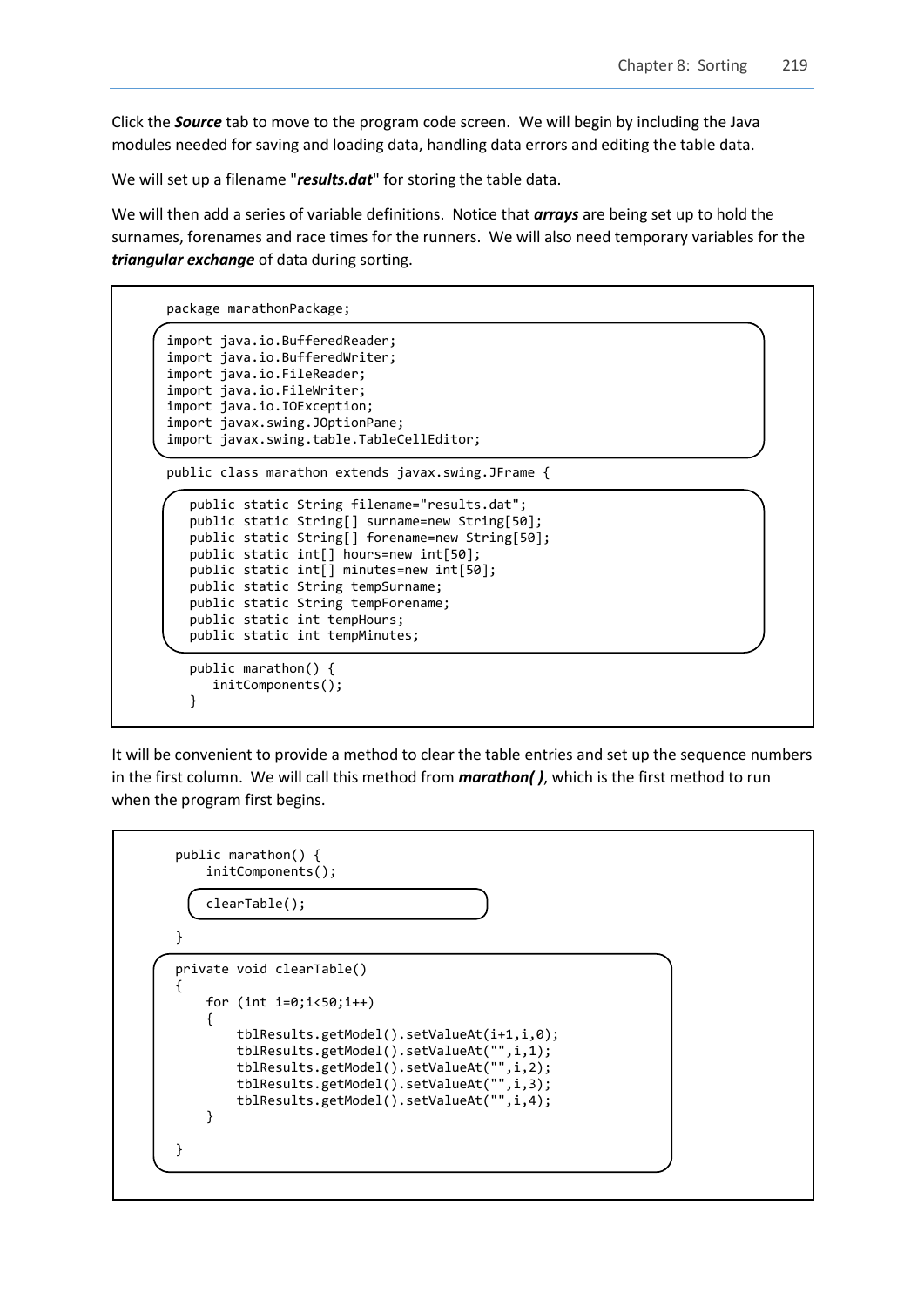

Run the program. Check that the table shows rows numbered from 1 to 50:

Close the program and return to the NetBeans editor. Use the Design tab to move to the form layout view. Double click the "*Save file*" button to create a method.

The next step is to add code to the method to stop the table editor, to ensure that all data items are available for processing.

We will save the data as a text file with variable length records. We will create a *TRY ... CATCH* structure to handle errors, and add lines to open and close the *results.dat* file.

```
 private void btnSaveActionPerformed(java.awt.event.ActionEvent evt) {
```

```
 TableCellEditor editor = tblResults.getCellEditor();
     if (editor != null) 
     {
          editor.stopCellEditing();
     } 
     try 
     {
        FileWriter w = new FileWriter(filename);
        BufferedWriter writer = new BufferedWriter(w);
         writer.close(); 
         JOptionPane.showMessageDialog(marathon.this, "Data saved");
     } 
     catch (IOException e) 
     {
         JOptionPane.showMessageDialog(marathon.this, "File error");
     }
 }
```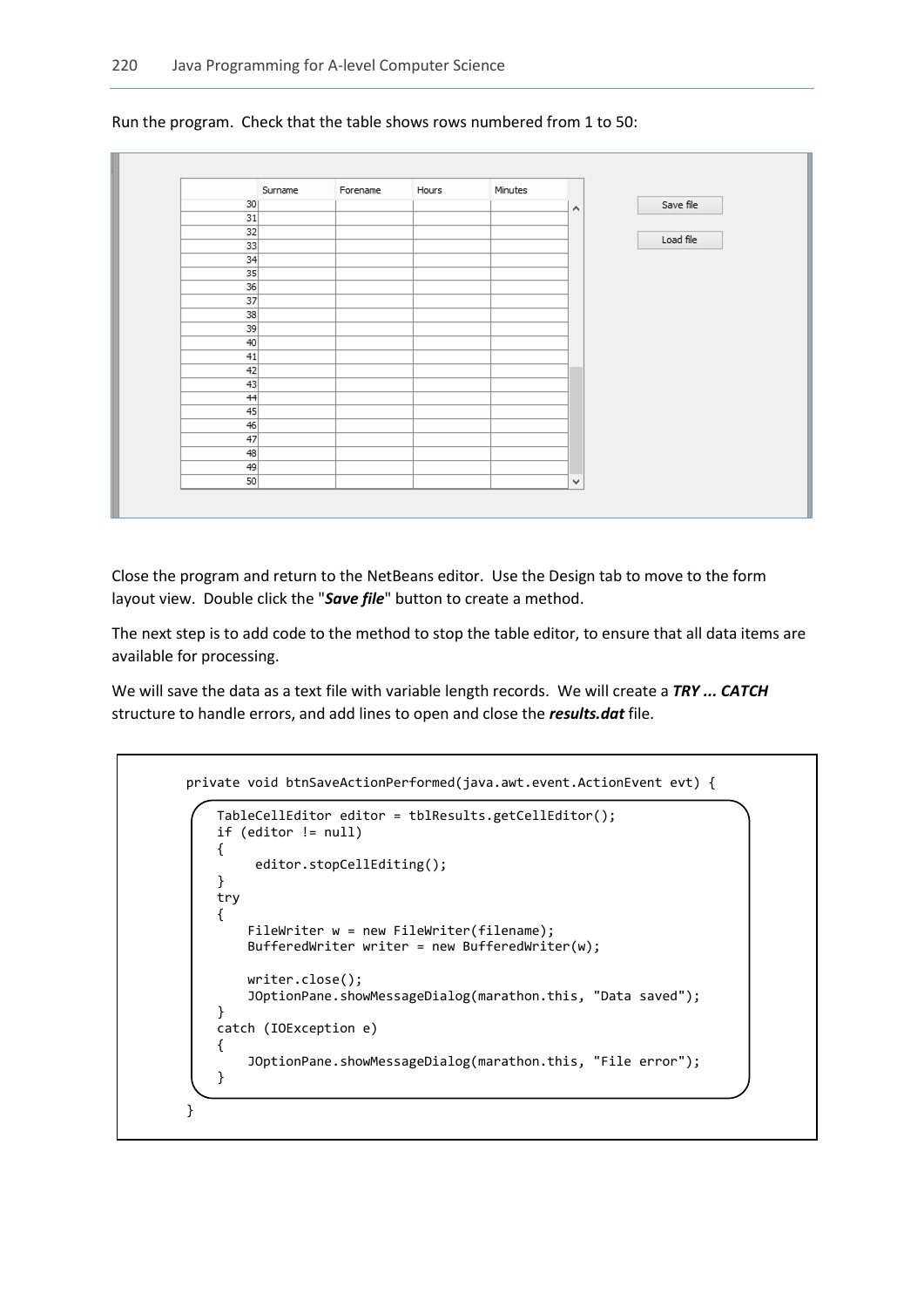We will add a loop to check each row of the table. If a surname is found on the current row, the data values for this competitor will be collected, compiled into a record and saved into the file.



Run the program. Enter a series of competitor names in the table, then click the "*Save file*" button.

|    | Surname     | Forename  | Hours | Minutes    |                                         |                |
|----|-------------|-----------|-------|------------|-----------------------------------------|----------------|
|    | 1 Sanderson | Ian       |       |            | $\hat{\phantom{a}}$                     | Save file      |
|    | 2 Hughes    | Geoff     |       |            |                                         |                |
|    | 3 Brown     | Catherine |       |            |                                         | Load file      |
|    | 4 Jones     | Peter     |       |            |                                         |                |
|    | 5 Thomas    | Sally     |       |            |                                         |                |
| 6  |             |           |       |            |                                         |                |
|    |             |           |       |            |                                         | $\pmb{\times}$ |
| 8  |             |           |       |            | Message                                 |                |
| 9  |             |           |       |            |                                         |                |
| 10 |             |           |       | Data saved |                                         |                |
| 11 |             |           |       |            |                                         |                |
| 12 |             |           |       |            | ,,,,,,,,,,,,,,,,,,,,,,,,,,,,,,,,,<br>OK |                |
| 13 |             |           |       |            |                                         |                |
| 14 |             |           |       |            |                                         |                |

Use *Windows Explorer* to locate the *results.dat* file in the *marathon* folder. Open this using a text editing application such as *Notepad*. Records will only be stored for the rows of the table containing competitor names. Notice that commas mark the empty fields where times in hours and minutes have not yet been entered.

| <b>COUNTY</b><br>₩ |                                                                                                |      | results.dat - Notepad |
|--------------------|------------------------------------------------------------------------------------------------|------|-----------------------|
|                    | File Edit Format View                                                                          | Help |                       |
|                    | Sanderson, Ian,,<br>Hughes, Geoff,,<br>Brown, Catherine,,<br>Jones, Peter,,<br>Thomas, Sally,, |      |                       |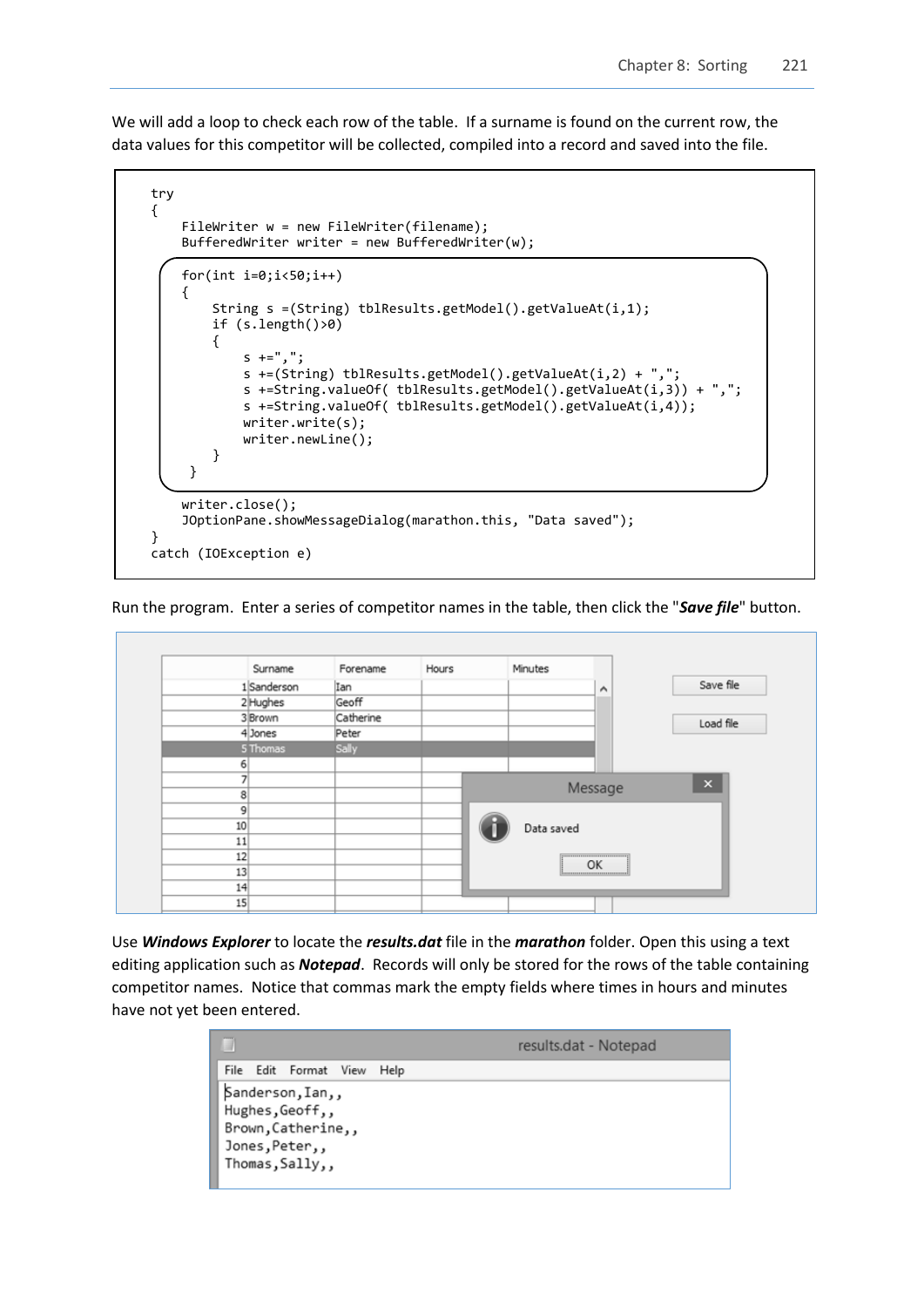Close the program window and return to the NetBeans editing screen. Use the Design tab to move to the form layout screen, then double click the "*Load file*" button to create a method.

Add lines of code to call the *clearTable( )* method, then set up a *TRY … CATCH* structure which opens then closes the *results.dat* file.

```
 private void btnLoadActionPerformed(java.awt.event.ActionEvent evt) { 
     clearTable();
     try 
     {
        FileReader r = new FileReader(filename); BufferedReader reader = new BufferedReader(r); 
         reader.close(); 
     }
     catch (IOException e) 
     {
          JOptionPane.showMessageDialog(marathon.this, "File error");
     } 
 }
```
We can now insert lines of code to load each record in turn, split it into fields, then display the data in the table. The line

### *if (dataItem.length>2)*

checks that hours and minutes fields have been saved for the current competitor, before attempting to display this data.

```
 try 
        {
             FileReader r = new FileReader(filename);
             BufferedReader reader = new BufferedReader(r); 
             String s;
             int line=0; 
             while((s=reader.readLine())!=null) 
\vert {
                     String dataItem[] = s.split(","); 
                    tblResults.getModel().setValueAt(dataItem[0],line,1);
                    tblResults.getModel().setValueAt(dataItem[1],line,2); 
                    if (dataItem.length>2)
                    {
                       tblResults.getModel().setValueAt(dataItem[2],line,3);
                      tblResults.getModel().setValueAt(dataItem[3],line,4); 
1999 1999 1999 1999
                    line++; 
\{\qquad\} reader.close(); 
 }
        catch (IOException e)
```
Run the program. click the "*Load file*" button and check that the competitor names are reloaded correctly.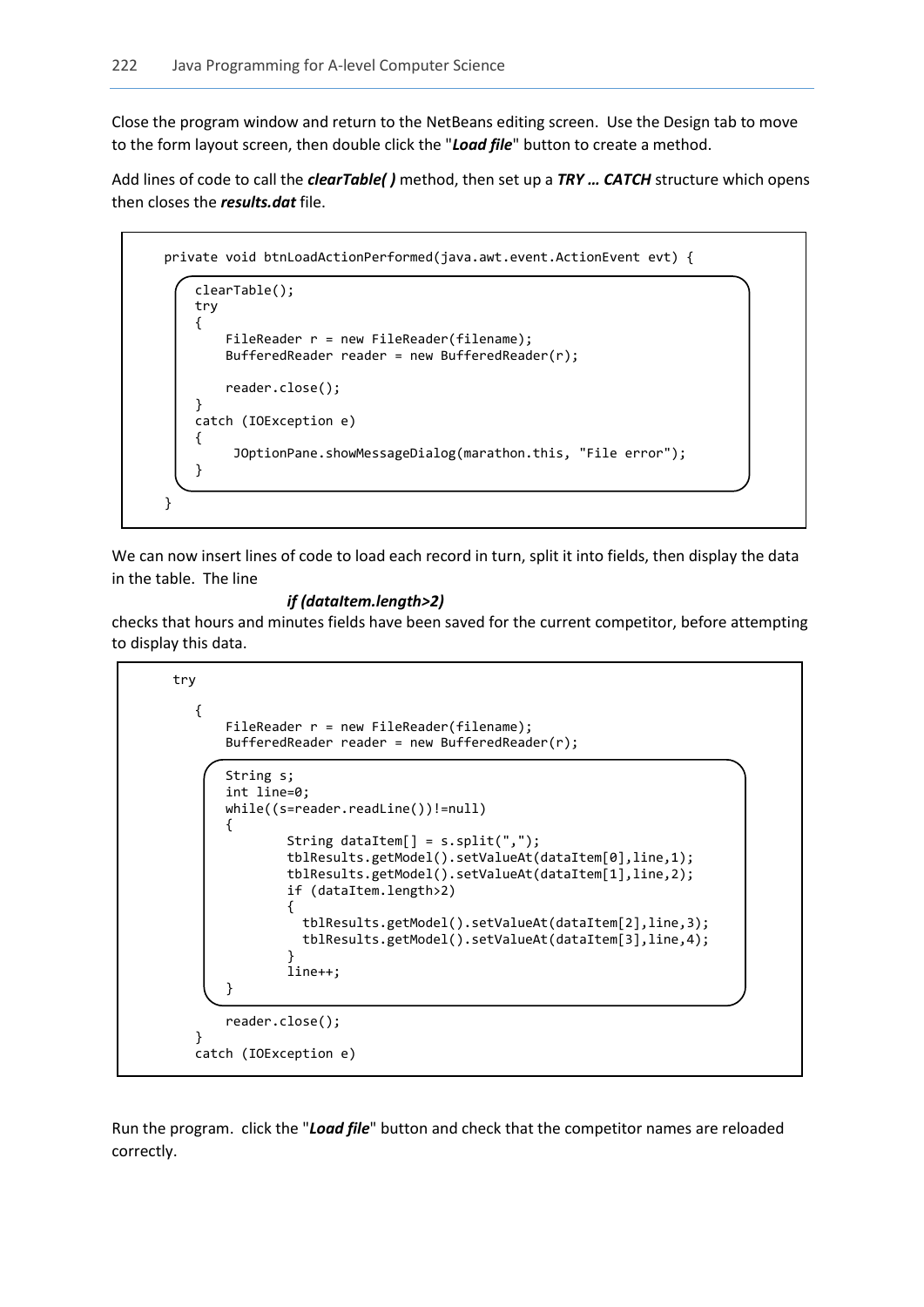|    | Surname    | Forename  | Hours |   | Minutes     |                       |  |
|----|------------|-----------|-------|---|-------------|-----------------------|--|
|    | 1Sanderson | Ian       |       | 3 | $45 \wedge$ | Save file             |  |
|    | 2Hughes    | Geoff     |       | 4 | 12          |                       |  |
|    | 3Brown     | Catherine |       | 3 | 18          | Load file             |  |
|    | 4 Jones    | Peter     |       | 3 | 56          |                       |  |
|    | 5 Thomas   | Sally     |       | 4 | 22          |                       |  |
|    | 6 Clark    | David     |       |   | F           |                       |  |
|    |            |           |       |   |             |                       |  |
| 8  |            |           |       |   | Message     | $\boldsymbol{\times}$ |  |
| 9  |            |           |       |   |             |                       |  |
| 10 |            |           |       |   |             |                       |  |
| 11 |            |           |       |   | Data saved  |                       |  |
| 12 |            |           |       |   |             |                       |  |
| 13 |            |           |       |   | <br>OK      |                       |  |
| 14 |            |           |       |   | :           |                       |  |
| 15 |            |           |       |   |             |                       |  |
|    |            |           |       |   |             |                       |  |

Add times in hours and minutes for the competitors, then save the data.

Close, then re-run program. Click the "*Load file*" button and check that the competitor names and times are displayed correctly.

Close the program window and return to the NetBeans editing screen. Use the *Design* tab to move to the form layout view. Add a label "*Results*", and buttons with the captions "*Sorted by name*" and "*Sorted by time*". Give these buttons the names *btnNameSort* and *btnTimeSort*.

|         |                |                | $\checkmark$ |  |
|---------|----------------|----------------|--------------|--|
| Results | Sorted by name | Sorted by time |              |  |

Double click the "*Sorted by name*" button to create a method.

This method must begin by collecting the data values from the table and transferring them into arrays, ready for sorting. The same procedure will be needed when the "*Sorted by time*" button is clicked, so we can avoid duplicating the lines of program code by writing a separate method to collect the data from the table.

We will add a line of code to call a *collectData( )* method, and then on the lines below we will set up the *collectData( )* method: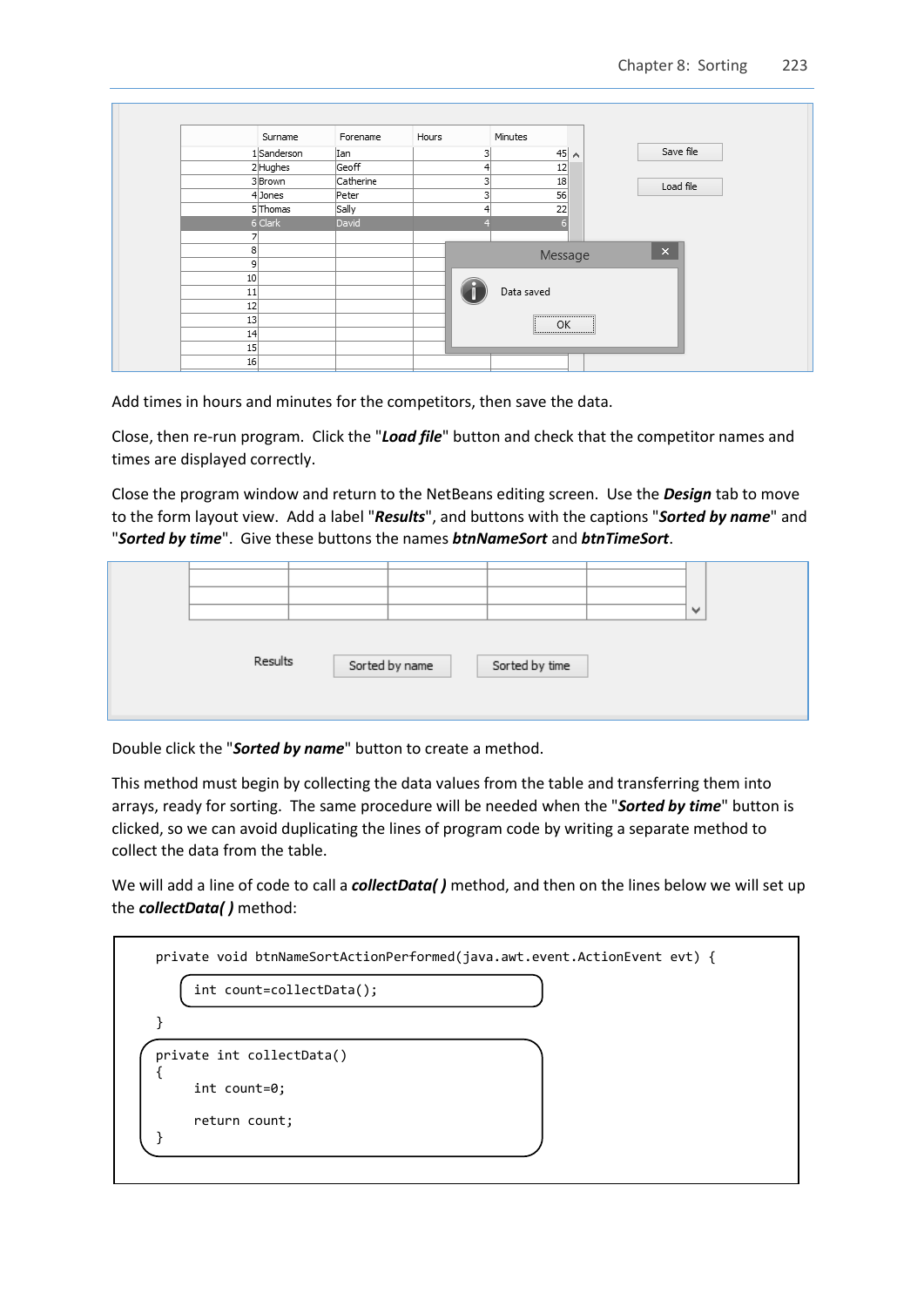You may notice that that *collectData( )* is being used in a different way to previous methods we have written, such as:

## *private void clearTable( )*

The key word '*void*' means that the method will carry out some task then end, without the need to give back any result. In the case of *clearTable( )*, all we require is that it resets the contents of the data table.

In some situations, however, we require a method to process data then give back a result value. For example, we might write a method to calculate the VAT on an item purchased in a shop. The first line of the method might be written:

## *private double VAT( )*

The method will calculate the VAT amount, then return this as a number in *double* format.

It is important that the *collectData( )* method counts the number of competitors entered into the table. This value is returned as an integer number. Notice the structure of the method so far…

 *private int collectData( ) { int count=0; return count; }*

The value which will be returned is the variable *count*. Initially this is set to zero, but it will be changed by further lines of code which we add to the method. The returned value is then transferred back to the line which originally called the method:

### *int count = collectData( );*

and will be available for further use in the program. The returned value is called the *output parameter* of the method.

Add lines of code to the *collectData( )* method:

```
private int collectData()
  { 
        int count=0;
        TableCellEditor editor = tblResults.getCellEditor();
        if (editor != null) 
        {
          editor.stopCellEditing();
 } 
       for (int i=0; i<50; i++) {
           String h=tblResults.getModel().getValueAt(i,3).toString(); 
           if (h.length()>0)
 { 
            surname[count]= tblResults.getModel().getValueAt(i,1).toString();
             forename[count]=tblResults.getModel().getValueAt(i,2).toString();
             hours[count]=Integer.parseInt(tblResults.getModel().getValueAt(i,3).toString()); 
             minutes[count]=Integer.parseInt(tblResults.getModel().getValueAt(i,4).toString()); 
             count++;
           } 
\left\{\begin{array}{c} \end{array}\right\}
```

```
 return count;
```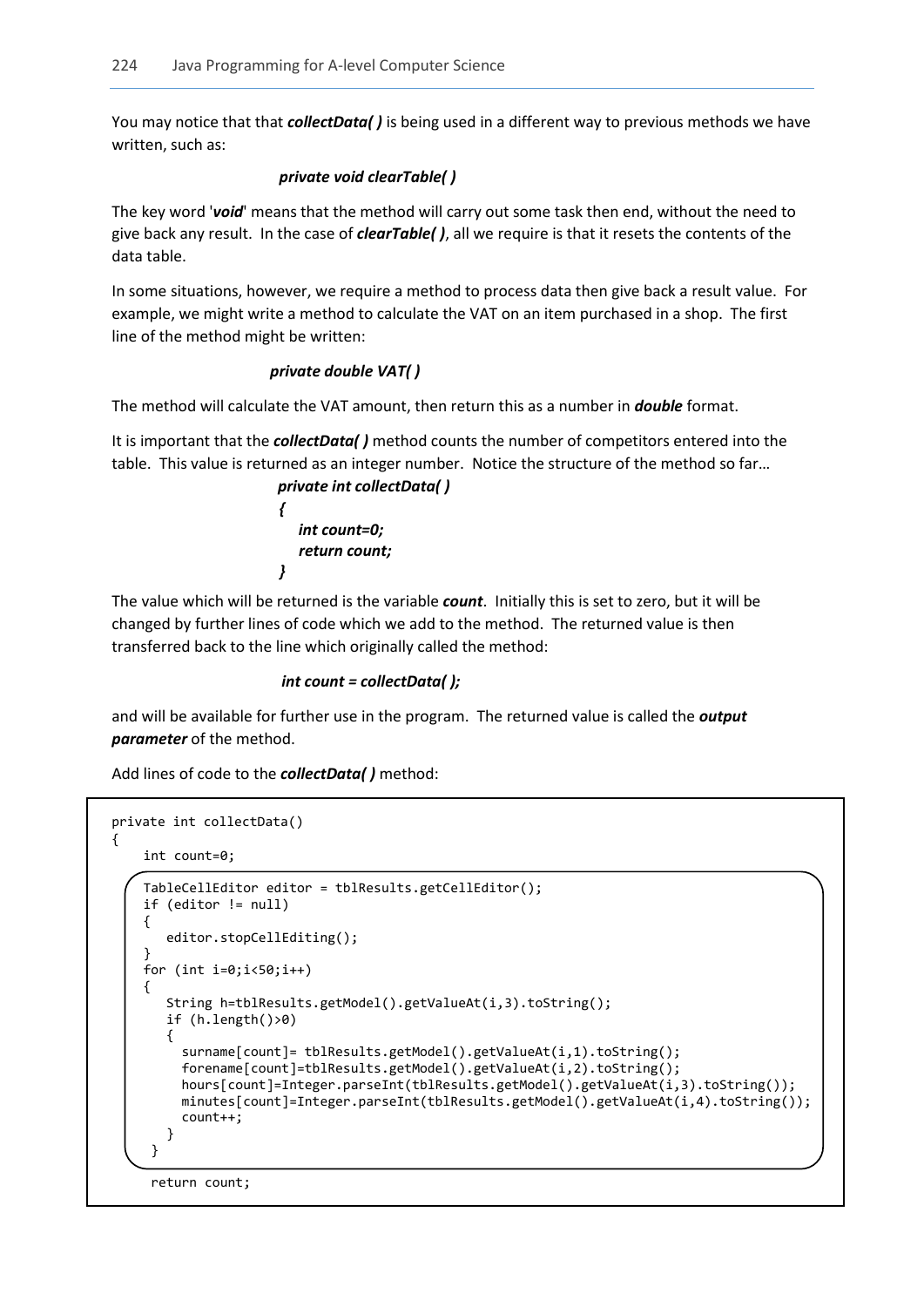We began by closing the table editor, to ensure that all data values were available for processing.

A loop checks each of the 50 rows of the table. Since the sorted lists will be the results for the marathon, we will only include competitors who completed the course and have a time recorded.

The program checks the entry in the *Hours* column. If this contains data, the values from each of the columns are collected and transferred into the arrays. *Surname* and *Forename* are stored in *String*  format, and *Hours* and *Minutes* are in *integer* format. The *count* of competitors is then increased by one.

Return to the *NameSort* button click method. We will add the outer loop for the *Bubble Sort*. The number of records to be sorted is given by the variable *count*.

```
 private void btnNameSortActionPerformed(java.awt.event.ActionEvent evt) { 
          int count=collectData(); 
          Boolean swap=true;
          while (swap==true)
          {
               swap=false;
               for (int i=0; i<count-1;i++)
\left\{\begin{array}{ccc} & & \\ & & \end{array}\right\} } 
          } 
     }
```
When sorting names alphabetically, both the surname and forenames should be used. People with the same surname should be sorted according to their forenames, for example:

## *Jones, Alun Jones, Dafydd*

We will therefore begin by combining surnames and forenames to make *name* variables for use in the sort procedure. A swap will be carried out if the names are not currently in the correct alphabetical order.

```
 Boolean swap=true;
         while (swap==true)
          {
              swap=false;
              for (int i=0; i<count-1;i++)
\left\{\begin{array}{ccc} & & \\ & & \end{array}\right\} String name1=surname[i]+" "+forename[i];
                  String name2=surname[i+1]+" "+forename[i+1];
                   if (name1.compareTo(name2)>0)
 {
                       swap=true;
 } 
\begin{array}{ccc} & & \end{array} }
```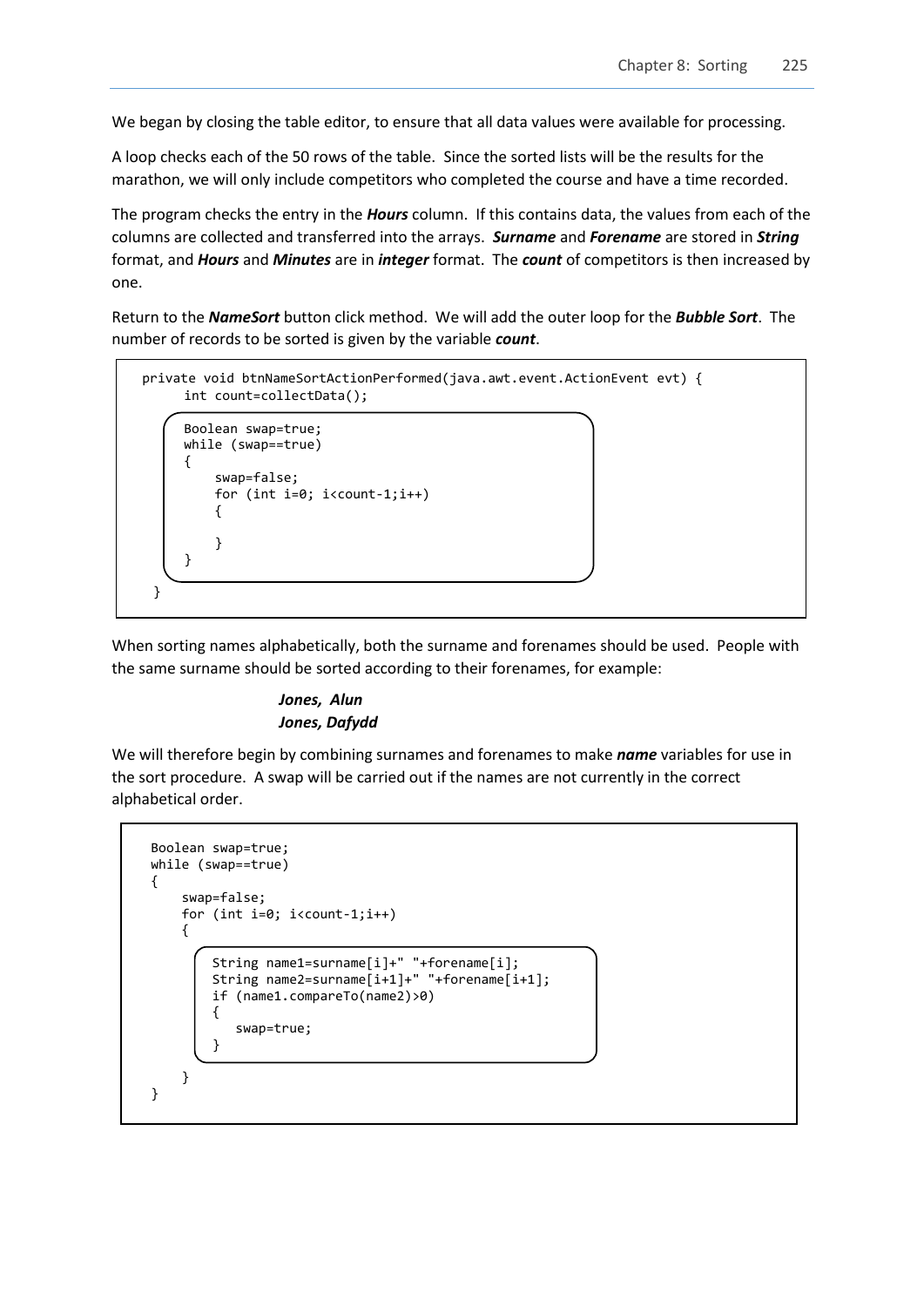The final stage of the Bubble Sort is to carry out the *triangular exchange* of the array elements. In this program, it is necessary to make the same exchange of elements in each of the four arrays: *surname[ ]*, *forename[ ]*, *hours[ ]* and *minutes[ ]*. If this is not done carefully, the data for different competitors will be mixed together and corrupted.

Add the lines of program to carry out the triangular exchange:

```
 for (int i=0; i<count-1;i++)
             { 
 String name1=surname[i]+" "+forename[i];
 String name2=surname[i+1]+" "+forename[i+1]; 
                  if (name1.compareTo(name2)>0)
\begin{array}{ccc} & & & \\ & & & \end{array} swap=true;
                      tempSurname=surname[i];
                     surname[i]=surname[i+1];
                      surname[i+1]=tempSurname;
                      tempForename=forename[i];
                     forename[i]=forename[i+1];
                     forename[i+1]=tempForename;
                      tempHours=hours[i];
                     hours[i]=hours[i+1];
                     hours[i+1]=tempHours;
                      tempMinutes=minutes[i];
                     minutes[i]=minutes[i+1];
                     minutes[i+1]=tempMinutes;
\begin{array}{ccc} & & & \\ & & & \end{array} }
```
Once the sorting is complete, the data table can be cleared and the sorted records displayed. Add lines of code to do this.

```
 tempMinutes=minutes[i];
                     minutes[i]=minutes[i+1];
                    minutes[i+1]=tempMinutes;
 } 
             } 
         } 
         clearTable();
         for(int i=0;i<count;i++)
         { 
             tblResults.getModel().setValueAt(surname[i],i,1);
             tblResults.getModel().setValueAt(forename[i],i,2); 
             tblResults.getModel().setValueAt(hours[i],i,3);
             tblResults.getModel().setValueAt(minutes[i],i,4); 
         } 
    }
```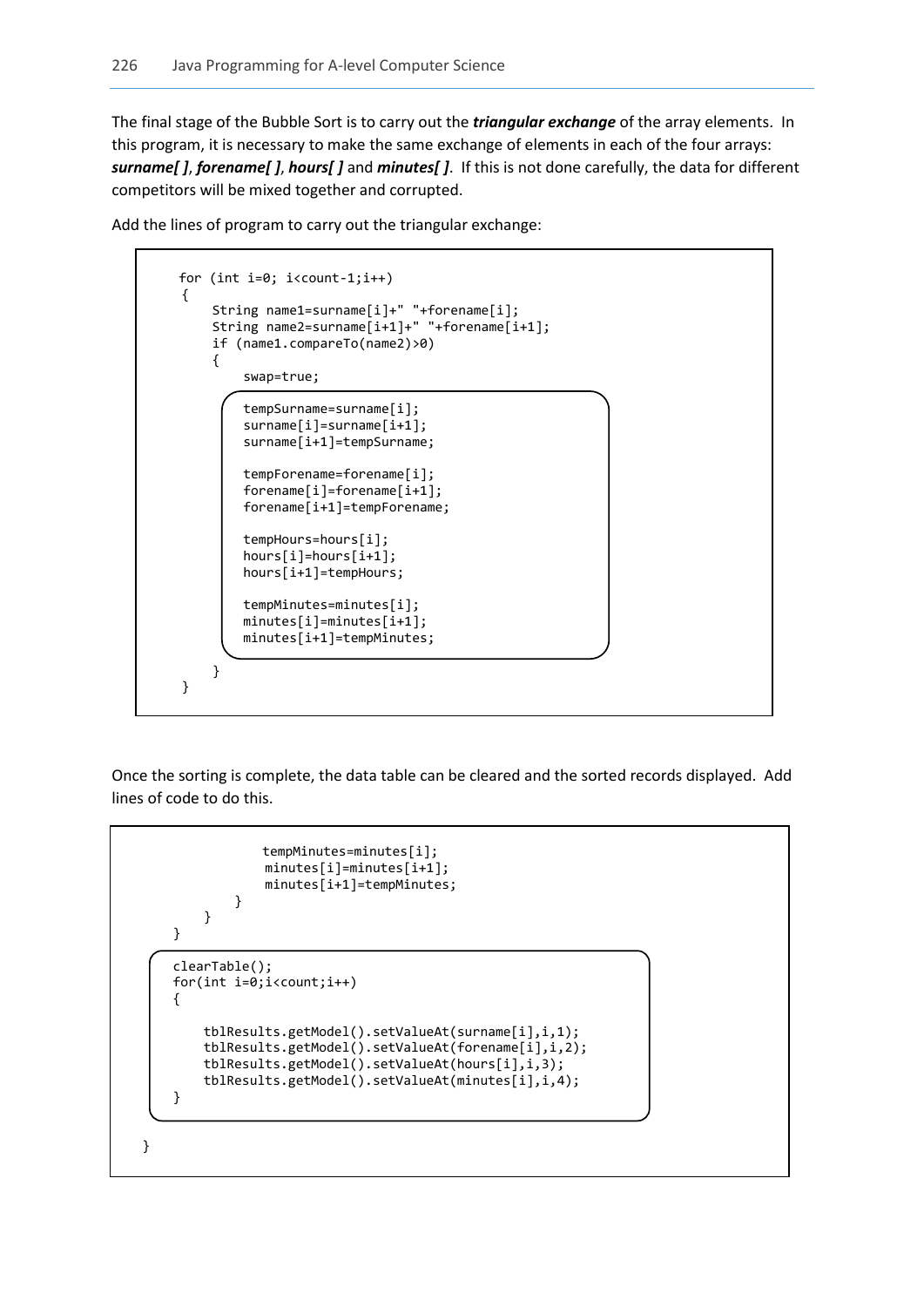Run the program. Enter or reload a series of competitor names, then add race times. Leave some times blank, to represent competitors who did not complete the course. These competitors should not be included in the results list. You might also include more than one competitor with the same surname, to test the alphabetical sorting.

|                 | Surname            | Forename       | Hours                                | Minutes        |              |           |
|-----------------|--------------------|----------------|--------------------------------------|----------------|--------------|-----------|
|                 | 1Sanderson         | Ian            | $\frac{3}{2}$                        | $45 \, \wedge$ |              | Save file |
|                 | 2Hughes            | Geoff          | 4                                    | 12             |              |           |
|                 | 3Brown             | Catherine      |                                      | 18             |              | Load file |
|                 | 4 Jones            | Peter          | $\overline{\overline{\overline{3}}}$ | 56             |              |           |
|                 | 5 Thomas           | Sally          | $\overline{4}$                       | 22             |              |           |
|                 | 6 Clark            | David          | $\frac{4}{3}$                        | 6              |              |           |
|                 | 7 <sup>Smith</sup> | John           |                                      |                |              |           |
|                 | 8 Price            | Steven         |                                      |                |              |           |
|                 | 9Jones             | Chris          | 3                                    | 42             |              |           |
|                 | 10 Young           | Mark           | $\overline{4}$                       | 16             |              |           |
| 11              |                    |                |                                      |                |              |           |
| 12              |                    |                |                                      |                |              |           |
| 13              |                    |                |                                      |                |              |           |
| 14              |                    |                |                                      |                |              |           |
| 15              |                    |                |                                      |                |              |           |
| 16              |                    |                |                                      |                |              |           |
| 17              |                    |                |                                      |                |              |           |
| 18              |                    |                |                                      |                |              |           |
| 19<br>20        |                    |                |                                      |                |              |           |
| $\overline{21}$ |                    |                |                                      |                | $\checkmark$ |           |
|                 |                    |                |                                      |                |              |           |
| Results         |                    | Sorted by name | Sorted by time                       |                |              |           |

Click the "*Sorted by name*" button, and carefully check the results list which is displayed. The correct race time should be shown for each competitor, even though the order of the records has changed.

|                | Surname     | Forename       | Hours                   | Minutes |              |           |
|----------------|-------------|----------------|-------------------------|---------|--------------|-----------|
|                | 1Brown      | Catherine      | 3                       | 18      | $\land$      | Save file |
|                | 2 Clark     | David          | 4                       | 6       |              |           |
|                | 3 Hughes    | Geoff          | $\left 4\right $        | 12      |              | Load file |
|                | 4 Jones     | Chris          | $\overline{3}$          | 42      |              |           |
|                | 5 Jones     | Peter          | $\overline{\mathbf{3}}$ | 56      |              |           |
|                | 6 Sanderson | Ian            | $\overline{\mathbf{3}}$ | 45      |              |           |
|                | 7 Thomas    | Sally          | 4                       | 22      |              |           |
|                | 8 Young     | Mark           | 4                       | 16      |              |           |
| $\overline{9}$ |             |                |                         |         |              |           |
| 10             |             |                |                         |         |              |           |
| 11             |             |                |                         |         |              |           |
| 12             |             |                |                         |         |              |           |
| 13             |             |                |                         |         |              |           |
| 14             |             |                |                         |         |              |           |
| 15             |             |                |                         |         |              |           |
| 16             |             |                |                         |         |              |           |
| 17             |             |                |                         |         |              |           |
| 18             |             |                |                         |         |              |           |
| 19             |             |                |                         |         |              |           |
| 20             |             |                |                         |         |              |           |
| 21             |             |                |                         |         | $\checkmark$ |           |
| Results        |             | Sorted by name | Sorted by time          |         |              |           |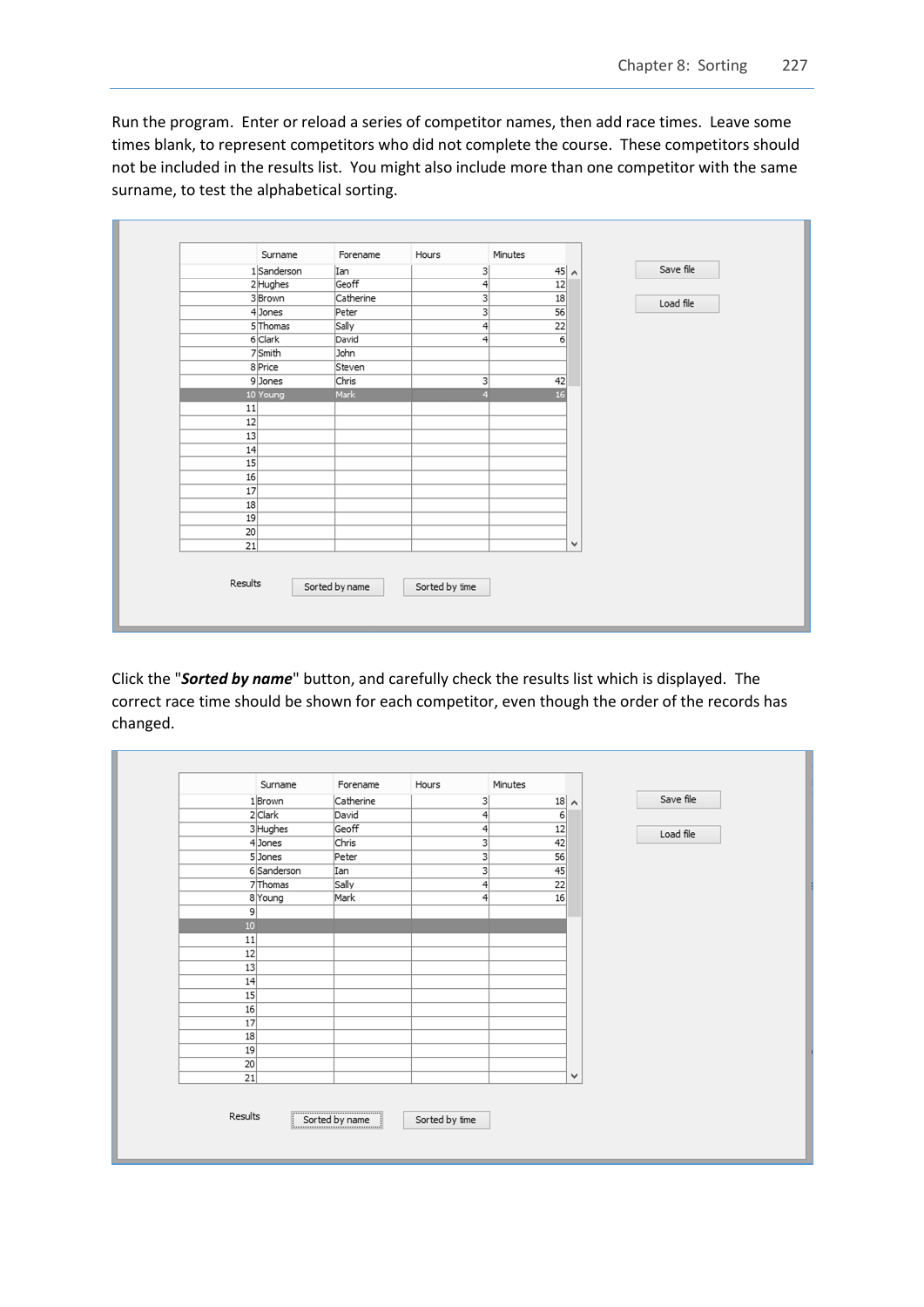Close the program and return to the NetBeans editing screen. Use the Design tab to go to the form layout view.

To complete the project, we will produce a method to sort the competitors' results according to their race times. We will only include competitors in the sorted list if they finished the marathon and their race time has been recorded.

Double click the "S*orted by time*" button to create a method. Begin the loops for the bubble sort in the same way as the *Sorted by name* method.

```
 private void btnTimeSortActionPerformed(java.awt.event.ActionEvent evt) {
```

```
 int count=collectData(); 
                   Boolean swap=true;
                  while (swap==true)
                  \mathcal{L}_{\mathcal{L}_{\mathcal{L}}} swap=false;
                            for (int i=0; i<count-1;i++)
 { 
\begin{array}{|c|c|c|c|c|}\n\hline\n\text{ } & \text{ } & \text{ } & \text{ } \\
\hline\n\text{ } & \text{ } & \text{ } & \text{ } \\
\hline\n\end{array} }
```
L

L

L

}

We will now calculate competitors' race times as *total minutes*, then use these values for comparison in the Bubble Sort procedure:

```
 while (swap==true)
         {
             swap=false;
            for (int i=0; i<count-1;i++)
\left\{\begin{array}{ccc} \end{array}\right\} int time1=hours[i]*60+minutes[i];
                 int time2=hours[i+1]*60+minutes[i+1]; 
                 if (time1>time2)
 {
                     swap=true;
                    tempSurname=surname[i];
                    surname[i]=surname[i+1];
                    surname[i+1]=tempSurname;
                     tempForename=forename[i];
                    forename[i]=forename[i+1];
                    forename[i+1]=tempForename;
                     tempHours=hours[i];
                    hours[i]=hours[i+1];
                    hours[i+1]=tempHours;
                     tempMinutes=minutes[i];
                    minutes[i]=minutes[i+1];
                    minutes[i+1]=tempMinutes;
 }
             } 
         }
```